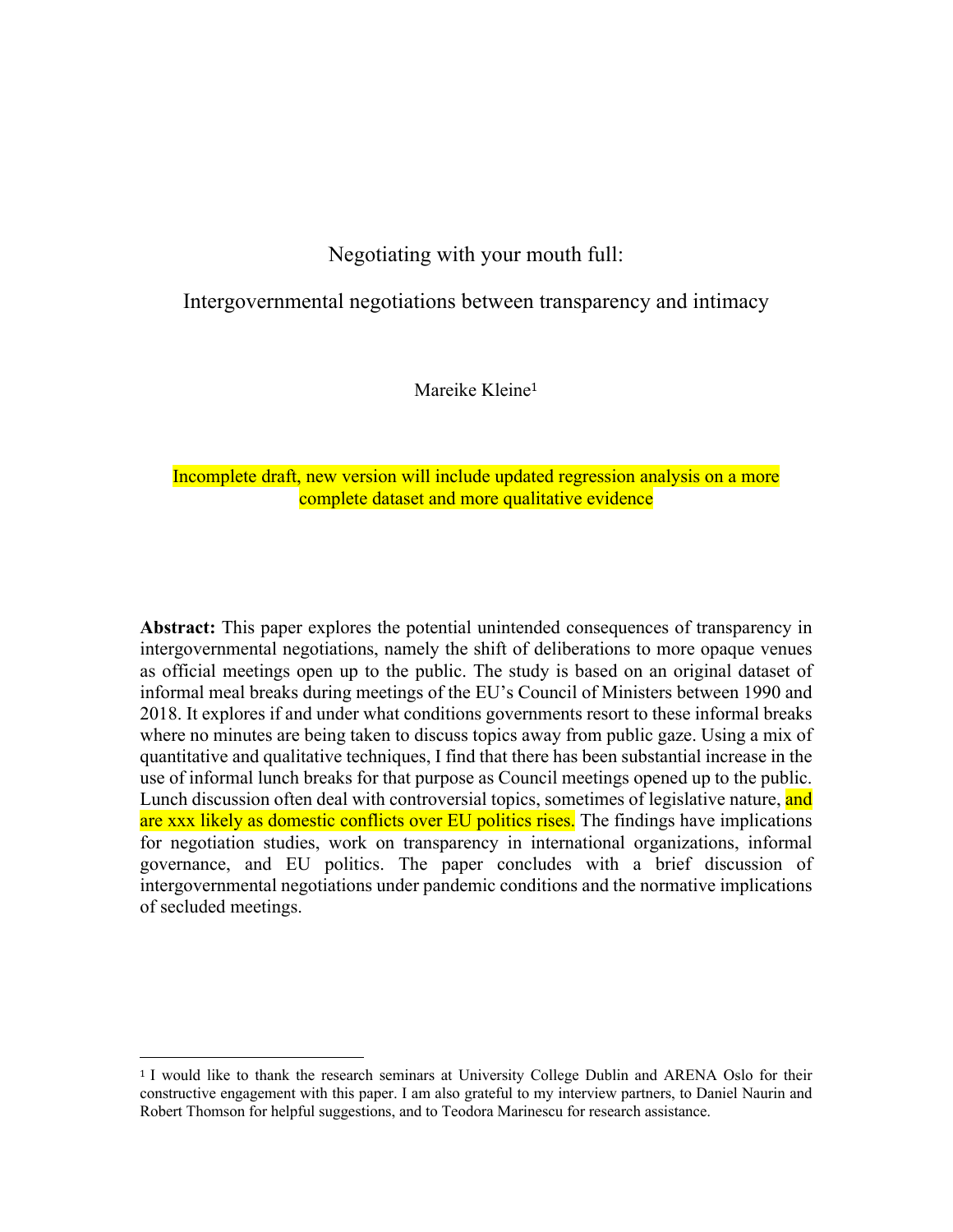## **Introduction**

Once the exclusive preserve of governments, international organizations have become increasingly open in recent decades (Tallberg et al., 2014). The European Union (EU) is at the vanguard of this development. Since the early 1990s, it has gradually committed itself to ever-higher standards of transparency in the negotiation and justification of its laws. While until the 2000s intergovernmental negotiations in the EU were still largely closed to the public, today, legislative deliberations in the Council of Ministers are streamed live for the public to watch.

Both positive and normative scholarship on the subject tends to highlight the benefits of transparency, broadly defined as the "availability of information about an actor allowing other actors to monitor the workings or performance of this actor" (Bovens et al., 2014). This improved accountability, in turn, is believed to improve the legitimacy of a polity, by reducing the chances of a politician using his office for personal gain and by offering citizens a chance to follow the reasoning behind a decision.

There is relatively less research about the potential downsides of transparency (Stasavage, 2006; Kono, 2006; Kleine, 2018). Some argue that negotiators require some level of privacy to allow themselves to be persuaded, change their position and reach mutually beneficial outcomes. Others caution that negotiators with an incentive to deliberate in private will seek alternative and potentially even more obscure venues as their negotiations are opened to the public.

The aim of this article is to evaluate arguments about the effectiveness and potential downsides of transparency in international negotiations. The EU as a semi-permanent negotiation forum that takes hundreds of decisions each year offers a unique opportunity to evaluate these arguments quantitatively. This study therefore draws on an original dataset of informal meal breaks during sessions of the EU's Council of Ministers from 1990 until 2018. Informal breaks are more exclusive and, since no minutes are being taken and no papers circulated, potentially allow for more open discussions.

The article begins by reviewing the scholarly debate on transparency, its benefits and its potential downsides before it summarizes developments in the transparency of the EU's Council of Ministers. We then proceed in three analytical steps: First, we investigate if the Council's greater openness to the public is associated with a greater use of informal meal breaks. We find that there is indeed a substantial increase in the frequency of informal breaks as Council meetings became more transparent. Second, we take a closer look at the topics discussed over lunch, which turn out to be mostly controversial and sometimes even of legislative nature. Third, the paper investigates if polarization at the domestic level is associated with a greater use of informal meal breaks. The **analysis shows XXX**. Qualitative evidence confirms that although informal lunches serve several important functions from getting acquainted privately and informally engaging with third parties, chief among these functions is to provide space the open discussion of controversial topics. The article concludes with a discussion of Council meetings in the absence of informal breaks during the Covid pandemic and the normative implications of our findings.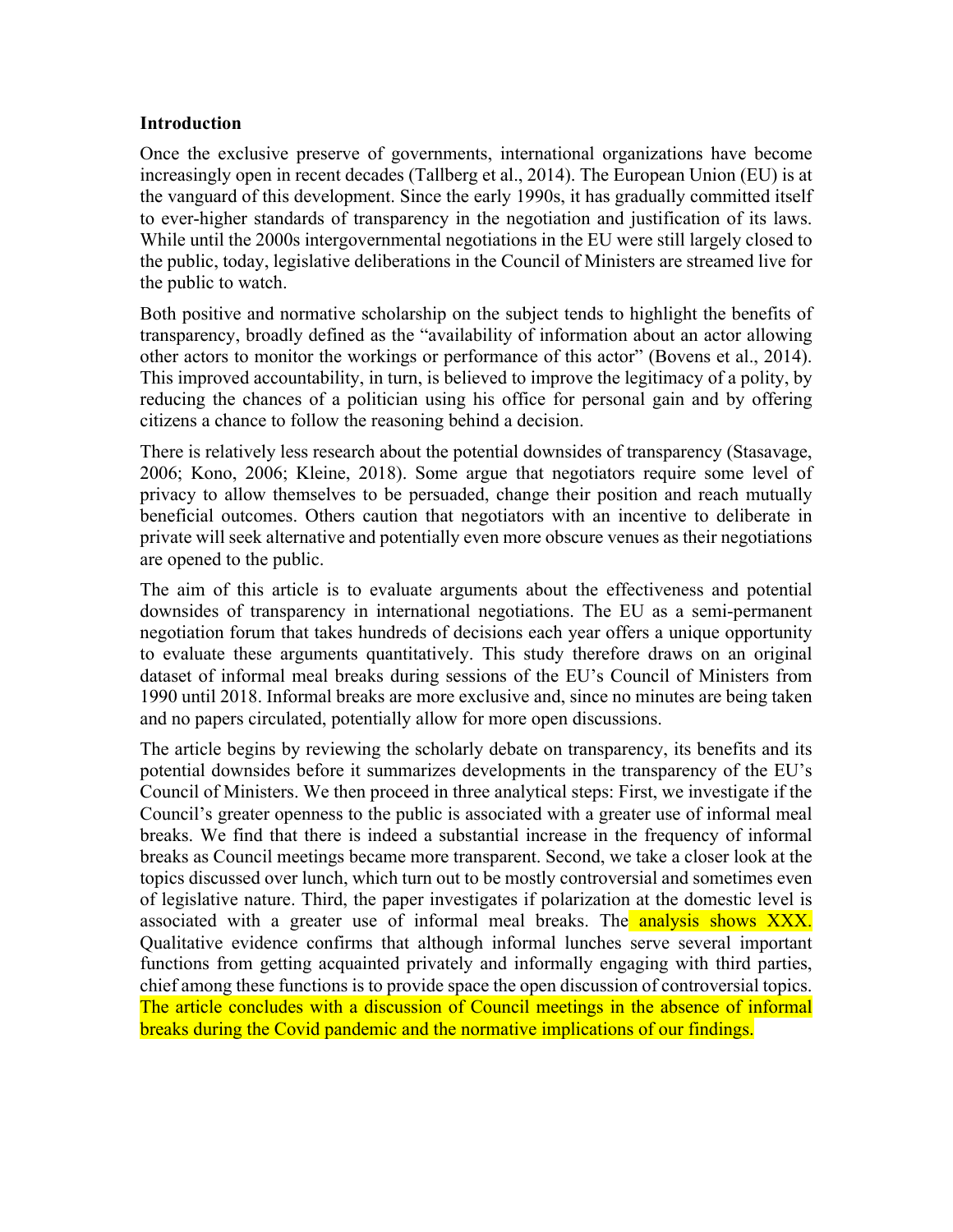## **Transparency: types, benefits, and potential downsides**

Along with the mechanism of regular competitive elections, transparency is generally believed to be a crucial tool for citizens to hold their politicians accountable. Understood as the availability of information about decision processes, $2$  scholars argue that high levels of transparency in this process permit sanctions following the exposure of wrongdoing, such as the misappropriation of funds and, thus, prevent public officials from engaging in corrupt or careless behavior (Bovens et al., 2014, p. 519). Transparency consequently enhances the performance of a political system and, thus, increases its legitimacy. To date, numerous studies have documented this positive relationship between transparency and the quality of government (Adsera et al., 2003; Besley and Burgess, 2002; Berliner and Erlich, 2015; Hollyer et al., 2014).

In addition to this body of work on "transparency in process," Jane Mansbridge (Mansbridge, 2009) proposed the concept of "transparency in rationale," that is, information about the reasons and the facts on which the reasons are based. This concept echoes a body of literature on deliberative and participatory democracy. Jürgen Habermas theorized in his early work that communication in an "ideal speech situation," characterized by transparency about one another's reasoning and evidence, is conducive to helping actors arrive at a reasoned consensus (Habermas, 1992). Similarly, Jon Elster (1998) suggests that under certain conditions deliberations in front of an attentive audience require actors to make more consistent and plausible arguments, lest they be regarded as selfish.

Others are less sanguine about the relationship between transparency and the quality of government. Here it is useful to distinguish between problems believed to stem from the demand and from the supply side of transparency. On the demand side, scholars question the incentives and ability of citizens to process information. Economic theories of democracy argue that it is rational for citizens to show little interest in policies that seem too remote to affect them directly. "Rationally ignorant," they will concentrate their efforts of searching and processing information on issues where their informed decision has a larger marginal impact (Downs, 1957, p. 147). Considering the abundance of data and potential for misinformation in the internet age, there is also the question about citizens' capacity to process information. Lindstedt and Naurin (2010) argue that when citizens lack experience or the cognitive skills to interpret and act upon information, they require media and other intermediaries to navigate today's flood information by translating it into more readily digestible narrative (Bovens et al., 2014, p. 514; similarly, de Fine Licht, 2014).

These problems on the demand side may feed back to the supply side as government transparency inevitably requires the compression of complex information into more readily digestible and comparable quantitative measures. This may, at best, lead to oversimplification and, at worst, distract from the actual quality of a policy, prompting politicians to obfuscate their wrongdoings behind the veneer of accountability (Muller,

<sup>2</sup> Transparency can be measured in terms of press freedom, newspaper circulation, freedom of information laws and numerous other ways For a discussion of various definitions of transparency see, e.g., Florini (2007, p. 5) or Hollyer et al (2011, pp. 1193–4)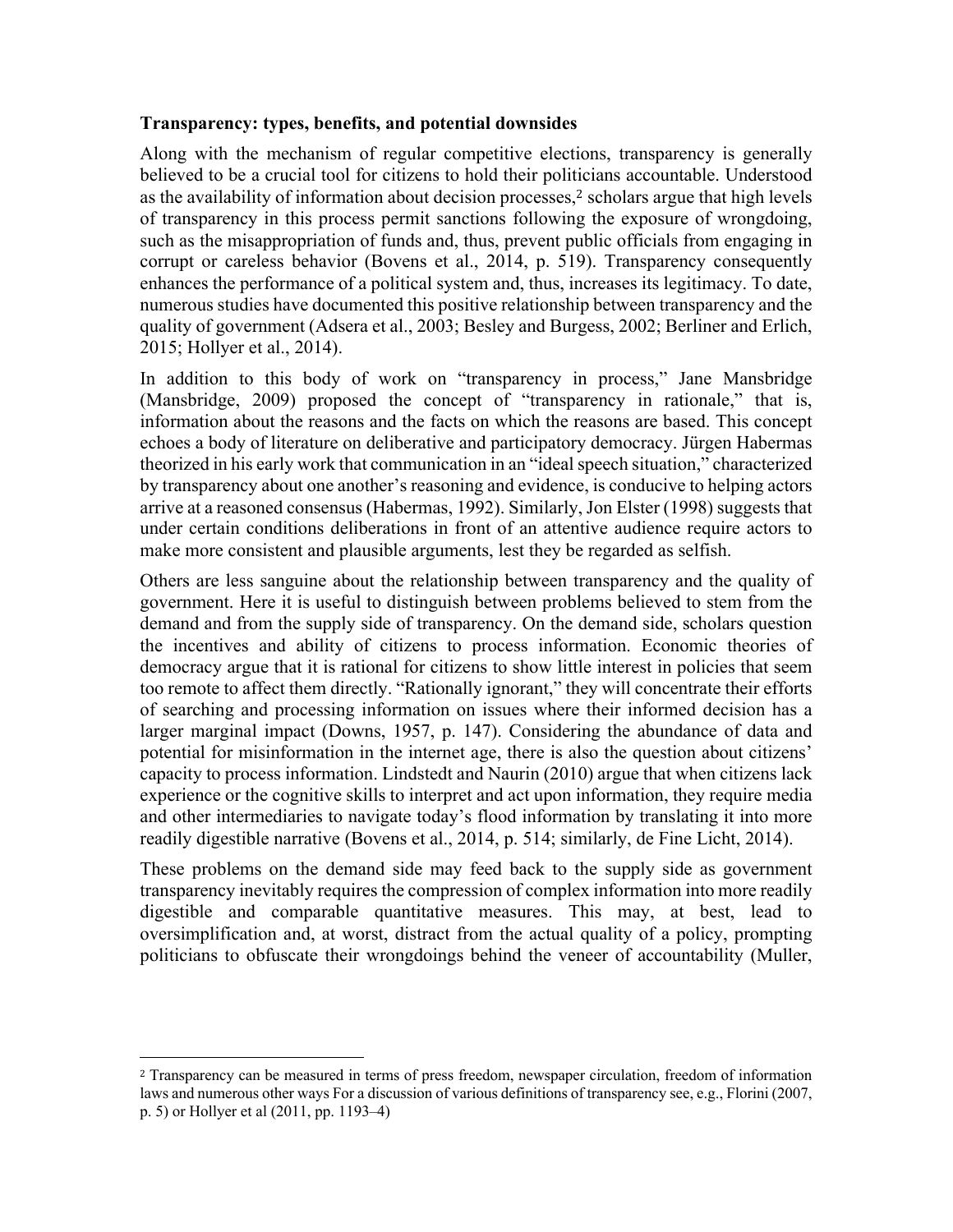2018). <sup>3</sup> The publication of information becomes a ceremonial act and this performative practice of transparency decoupled from its very purpose (Meyer and Rowan, 1977).

However, the evasion of public scrutiny on the part of politicians may have less sinister reasons. Negotiation scholars point out that transparency in political processes may undermine deliberation in which politicians evaluate one another's reasoning and evidence and, thus, arrive at mutually beneficial compromises. In this argument, public audiences are less coherent and rational than particularistic and passionate. Such characteristics may undermine the deliberative quality of public debates when politicians speak exclusively to their national audiences and seek to score votes by pandering to sectional interests or whipping up passion around moral issues. In doing so, their positions become entrenched and the risk of negotiation failure increases (Pettit, 2004; Chambers, 2004; see also Checkel, 2003; Stasavage, 2004).

If we consider transparency and secrecy as substitutes, we are confronted with a dilemma. On the one hand, transparency is considered conducive to the quality of governance. On the other hand, it may crowd out deliberation and prevent mutually beneficial outcomes. Some scholars approach transparency and secrecy as complements that are conducive to different modes of interaction at different stages of a negotiation. Applying Mansfield's distinction between transparency in process and transparency in reasoning, Naurin (2017) suggests that there is a division of labour between closed committees on the one hand, which engage in deliberation to arrive at substantive policy proposals, and that of open plenaries on the other hand, which take care of votes and adversarial public debates that clarify differences between parties. As we shall see, the various arguments about the types, benefits, and potential downsides of transparency are also reflected in debates about the EU's Council of Ministers path to greater transparency.

## **The path to greater transparency in the EU Council of Ministers**

Initially organized as a diplomatic forum rather than a legislative plenary, deliberations in the EU's Council of Ministers used to be almost entirely secret until the late 1990s. The public had access neither to the agenda, the Council minutes, nor to the results of votes or even government statements on legislative acts (Bauer, 2004, p. 368). This veil of secrecy covering the Ministers' deliberations was gradually lifted, first as a matter of practice, then through several formal transparency regulations. When in the 1970s and 1980s new countries acceded and legislative activity rose steadily in preparation of the Internal Market, the then European Communities turned into a vast negotiation machine, involving hundreds and hundreds of people in the making of a single decision from an idea for a bill to an actual law. As a result, secrecy became more difficult to uphold and

<sup>3</sup> Kono (2006, p. 375) argues that by increasing the transparency of some policies relative to others, democracies induce politicians to replace transparent trade barriers with more opaque ones. Rejali (2009) claims that democracies are just as likely as autocracies to engage in torture, and when they do, they will use "clean" techniques that leave no visible traces.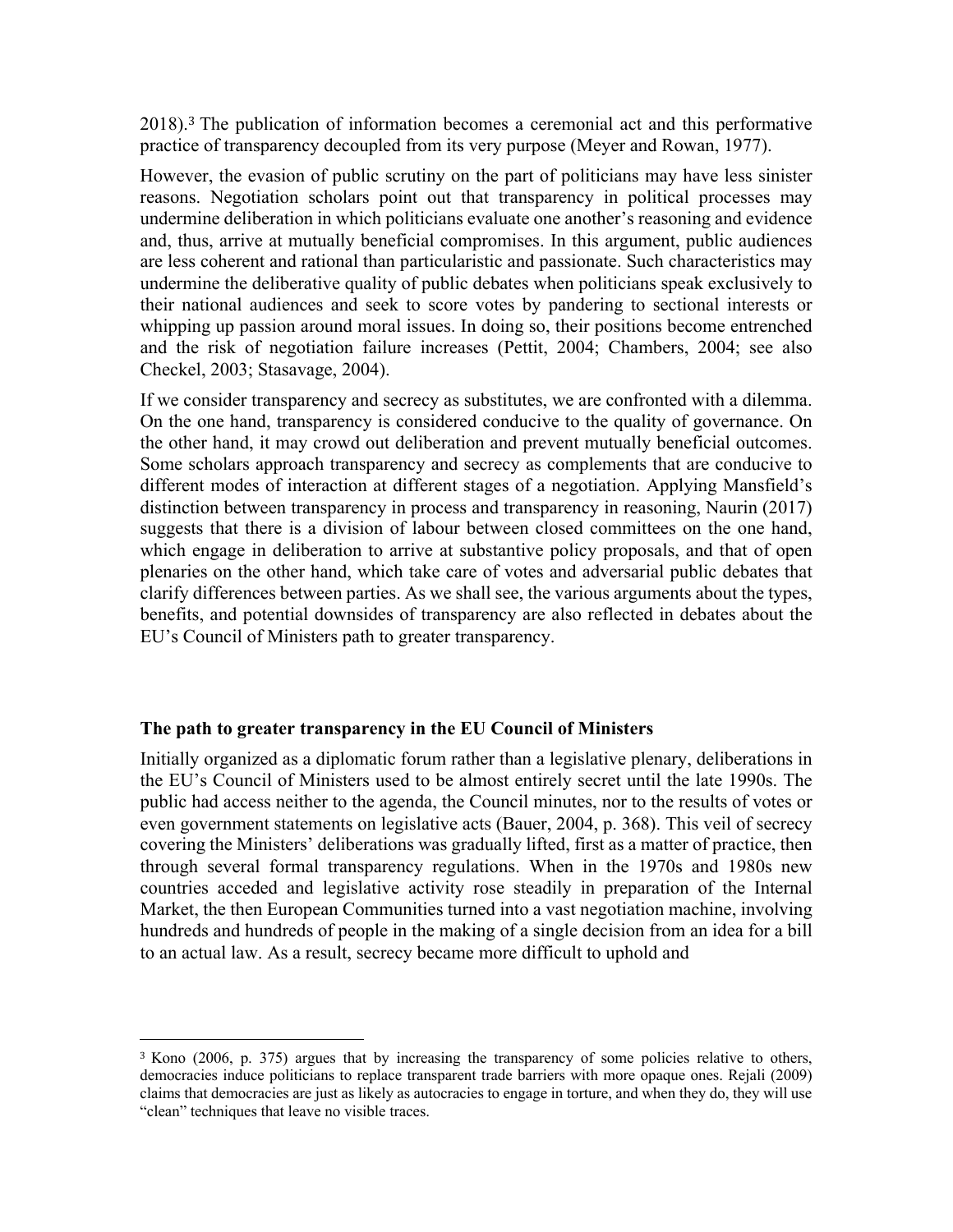"Brussels journalists and lobbyists could always get a blow by blow account of what had gone on in Council meetings through press conferences and contacts with officials and civil servants" (Bauer, 2004, p. 368).

Still, information was difficult to come by for anyone with little knowledge of the EU's inner workings. This situation was aggravated by the fact that a strong norm among ministers to minimize conflicts and search for consensual outcomes meant that few issues remained controversial enough to receive media attention and, thus, attract public scrutiny (Kleine, 2013). 4

The Danish rejection of the Maastricht Treaty in 1992, the empowerment of the European Parliament, and not least the pending accessions of transparency-friendly Sweden and Finland, renewed the debate about the Council's openness and culminated in an overhaul of the EU's legal transparency framework (Hillebrandt et al., 2014, p. 12). A declaration annexed to the 1992 Treaty of Maastricht emphasized the credo that "transparency of the decision-making process strengthens the democratic nature of the institutions and the public's confidence in the administration." Successive meetings of the European Council continued to demand better access to the Council of Minister's work (Bauer, 2004, p. 369). Scholars echoed these calls with arguments about how transparency was necessary to improve the EU's accountability, responsiveness and, ultimately, its legitimacy. (Majone, 1994, p. 95, 1999; Follesdal and Hix, 2006).

Other scholars cautioned that increased transparency in the Council might undermine its deliberative mode of interaction as publicity could lead to posturing and risk more frequent bargaining breakdowns (Stasavage, 2004, p. 668; see also Heisenberg, 2005, p. 68; Lewis, 2010; Stéphanie Novak, 2013). <sup>5</sup> Similarly wary of potential disturbances to its working methods, the Council of Minister changed its transparency policy only gradually and reluctantly from 1992 onwards. Following the ratification of the Maastricht Treaty the Ministers adopted in 1993 a new version of its Rules of Procedure that allowed public debates on legislative matters, publication of voting records and explanations of votes upon individual requests, while retaining the blanket right to refuse access in order "to protect the confidentiality of the Council's proceedings" (Council of the EU, 1993). However, following a challenge in 1994 by *The Guardian*, the EU's Court of First Instance curbed the Council's substantive leeway and ruled that it ought to exercise proper discretion in the classification of documents. In its defense, the Council itself maintained the significance of secrecy for its deliberative working methods.

"If agreement is to be reached, (the members of the Council) will frequently be called upon to move from (their) position, perhaps to the extent of abandoning their national instructions on a particular point. This process, vital to the adoption of Community legislation, would be jeopardized if delegations were constantly mindful of the fact that the position they are taking, as recorded in the Council minutes, could at any time be made public through the granting of access to these documents (…)" (European Court of First Instance, 1995).

<sup>4</sup> Unsurprisingly, a Eurobarometer survey in 1980 showed that two thirds of its citizens felt insufficiently informed about Community matters (Kommission der Europäischen Gemeinschaften, 1980).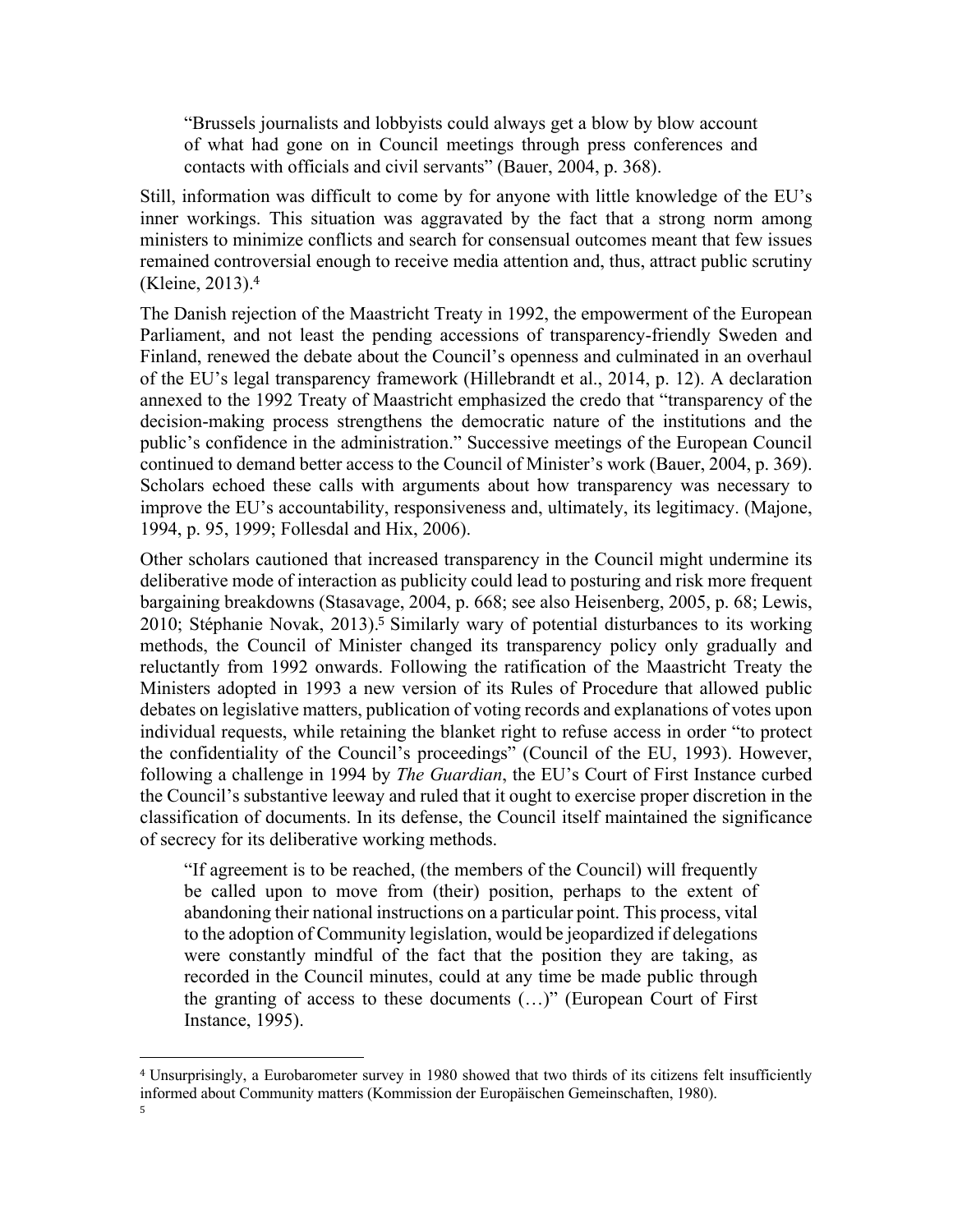After its defeat in Court and two years after the Treaty of Amsterdam had enshrined the principle of openness in the Treaty on European Union, the Council revised in 2001 its transparency regulation, making public access to documents the rule and significantly raising the bar for exceptions (Hillebrandt et al., 2014, p. 12).

Despite the landmark decision in 2001 to open the Council up to the public, the practice of releasing Council documents, and votes to the public changed more gradually (Bauer, 2004).<sup>6</sup> There still remained numerous exceptions to the publication of documents and votes (ranging from security over the protection of commercial to reasons that could "undermine the institution's decision-making process") that offered Council presidency and secretariat ample opportunities to block or at least stall the publication of a document (Bauer, 2004, pp. 379–383; James P. Cross, 2013).

At the same time, the Council meetings themselves became increasingly porous as the accession of twelve new member states between 2004 and 2007 nearly doubled the number of participants at these meetings. According to one close observer, Council meetings became "as crowded as the Gare Centrale during rush hour" and secrecy next to impossible to maintain (Interview #2). The Council changed its character from a club with frank discussions to become more like a parliamentary assembly where ministers would read out pre-formulated statements (Interview #5).

The Council's plenary character was matched with even greater process transparency when in 2009 the Lisbon Treaty finally opened Council discussions on legislative files up to the public through direct video stream – a decision that was hailed as "one of the most spectacular developments in the area of transparency of the Council's activities" (Laursen, 2013, p. 783). Since then, there has also been a marked increase also in the publication of documents, especially those concerning less sensitive issues (James P Cross, 2013).

In sum, numerous legal reforms and the inclusion of ever more participants have led to a gradual increase in de jure and de facto transparency of the Council of Ministers. The statuary reforms aimed primarily at increasing the Council's "process transparency," approaching it as a legislative forum whose members ought to be held accountable for actions. Those in the Council resisting some of these reforms held that the Council requires a degree of intimacy to enable deliberation. They worried that greater transparency would limit the ministers' room for maneuver and complicate the search for consensual outcomes. This reluctance notwithstanding, today all legislative debates in the Council and, with a few exceptions, documents and votes are public. These arguably radical reforms over the past two decades raise questions about their effectiveness and impact on the Council's mode of interaction, questions that the following two sections pick up.

### **Intergovernmental negotiations and informal lunches: expectations**

<sup>&</sup>lt;sup>6</sup> In this context, it is telling that something as mundane as the introduction of an electronic public register in 1999, allowing citizens to identify the numbers of those documents of general interest in the first place, has been hailed as a crucial milestone in the Council's effort to increase its transparency (Bauer, 2004, p. 377; Hillebrandt et al., 2014, p. 12).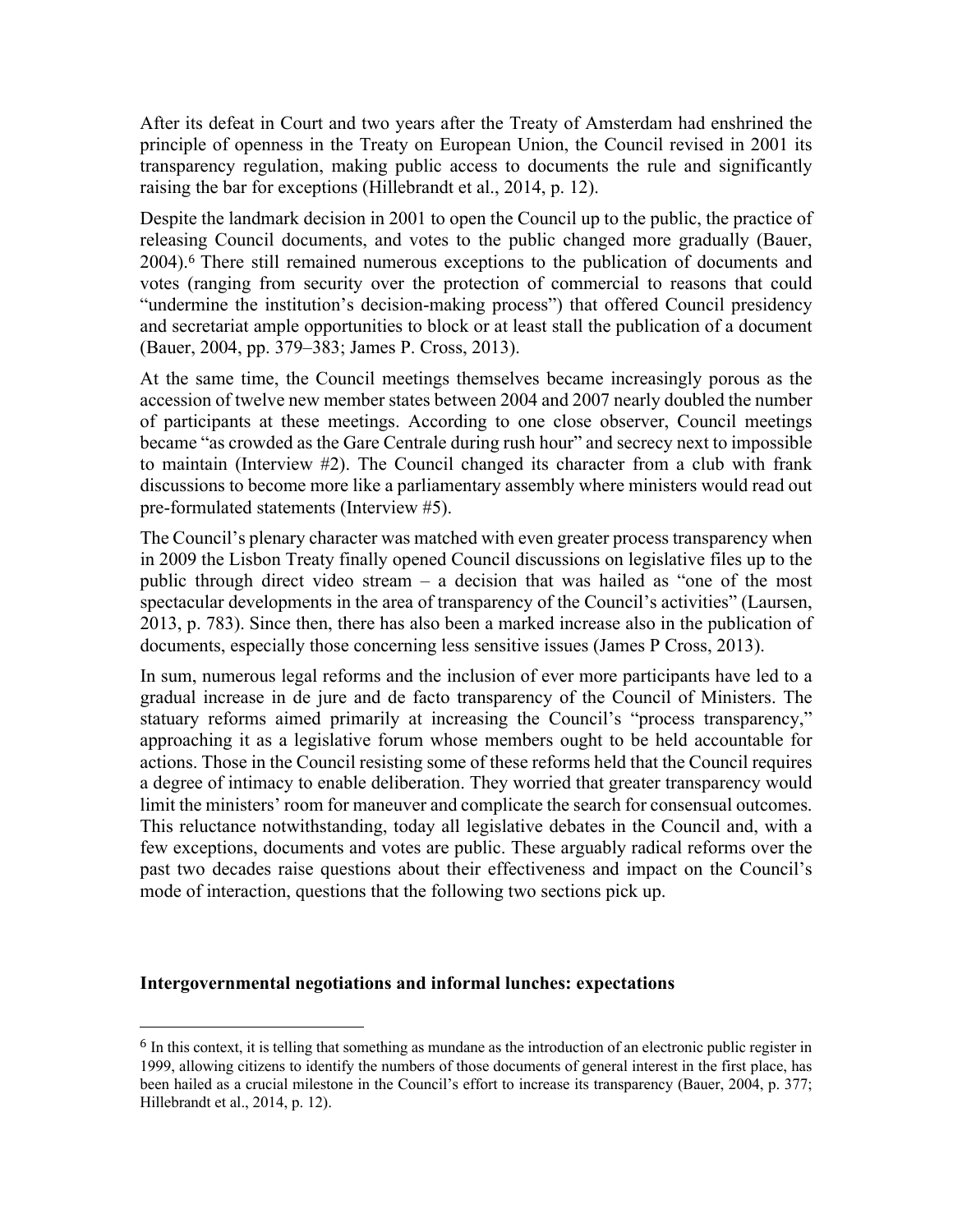This section explores if the Council retained some level of intimacy despite the gradual opening of its proceedings to the public. This possibility would partly explain why even some of the more reluctant member states ultimately agreed to the overhaul of the Council's transparency regime. Anecdotal evidence suggests that member government indeed reacted to greater openness by shifting some deliberations to the Council's lower echelons of preparatory bodies, such as the Committee of Permanent Representatives (COREPER) and the Council working groups (Stasavage, 2006, p. 16; Barigazzi, 2021) as well as to the still closed European Council of the heads of state and government (Kleine, 2013; Bickerton et al., 2015). <sup>7</sup> Council officials report that there is plenty of activity at the sidelines of Council meetings, with discussions of legislative nature taking place on corridors and bilateral meetings (Interview #5).

While there have been several studies of informal activities in and around the Council of the EU and, indeed, other negotiation forums (Kleine, 2013; Bickerton et al., 2015; Stone, 2009; Westerwinter et al., 2021), many of them can neither be monitored nor measured. Many existing analyses therefore rely on anecdotal evidence. However, there is the possibility of exploring this venue shift in a more systematic way by investigating if greater transparency in the Council is associated with a greater reliance on informal meals during Council meetings that afford ministers an opportunity to jointly discuss controversial issues away from the public gaze.

## *Working lunches in the Council*

Working lunches (or dinners or breakfasts) present a readily available opportunity for ministers to deliberate in a more intimate setting. In contrast to regular meetings where each delegation comprises at least give members, lunches are attended by only one member twenty-seven delegations (typically the minister), the responsible Commissioner, and a member of the Council Secretariat (typically the responsible Director General). The member states' ambassador to the EU, the permanent representative, may fill in for a minister who is unavailable. There is no connection to listening rooms and only a minimum of remote translation. Crucially, no minutes are being taken and no papers circulated.

The topic of the lunch discussion defines its character. Typically, the Council Presidency in conjunction with the Council's responsible Director General decide on the discussion topic prior to the meeting, circulate possible discussion questions, and gauge attendance and demand for translation (Interview #4). Depending on the topic, we can distinguish three types of lunches (Interview #2): 1) Lunch discussions with guests (e.g., a foreign minister or a member of the European Parliament), 2) lunch discussions on items that are not on the agenda (e.g., broader economic developments), 3) lunch discussions on items on the agenda, including legislative items.

In this last case where lunch discussions revolve around legislative topics on the agenda, they arguably violate the spirit of Article 16, §8 of the Lisbon Treaty and Article 7, §1 of the Council's Rules of Procedure, which both state that "the Council shall meet in public when it deliberates and votes on a draft legislative act." According to one senior official, some officials in the Council's General Secretariat are uneasy about these cases (Interviews

<sup>7</sup> Hillebrandt and Novak (2016) speak of "pockets of confidentiality" in the Council.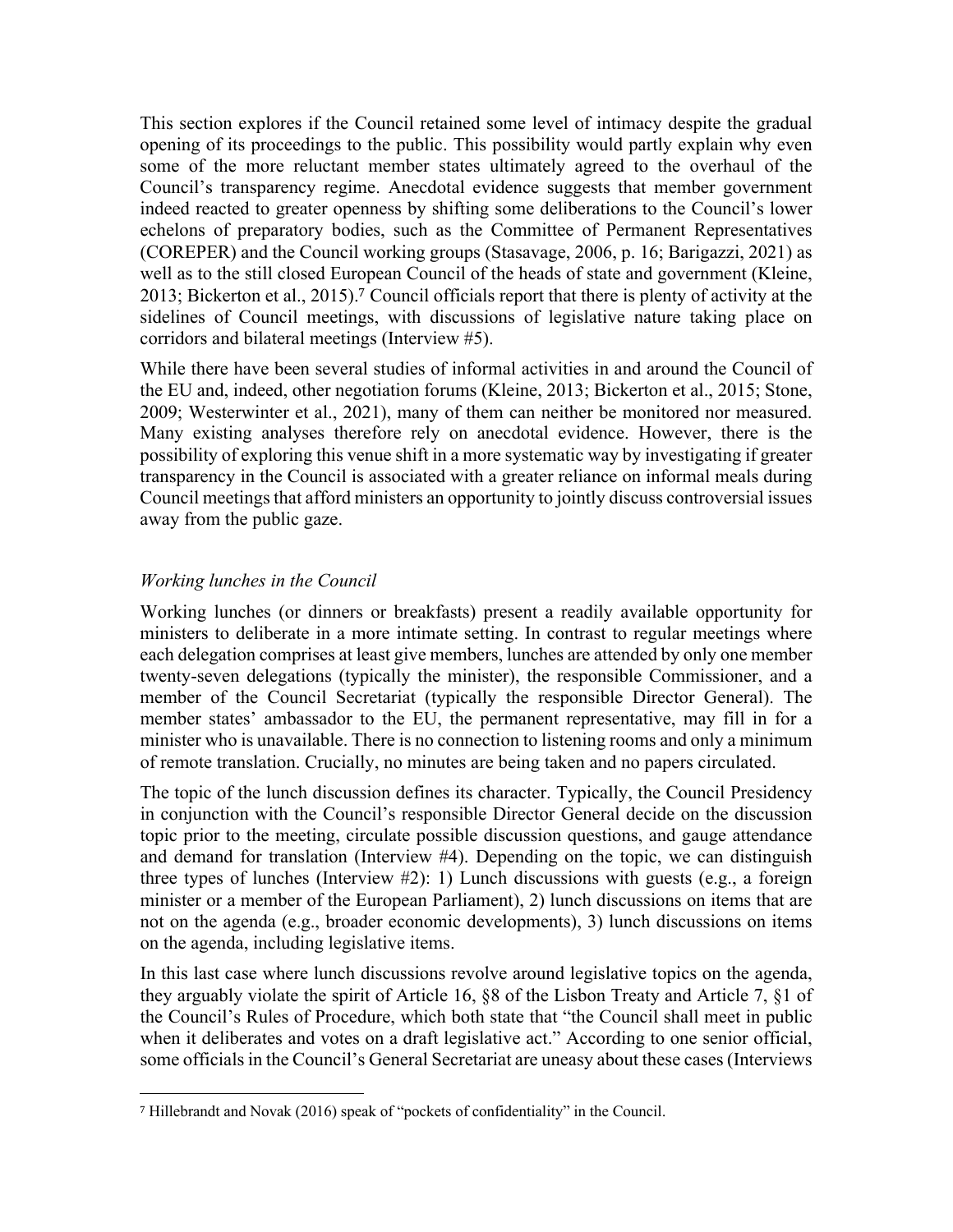#3 and #5), while other officials, as we shall see below, emphasize the need for these meetings.

Today, working lunches are an integral part of Council meetings that the Council Secretariat budgets for (Interview #2). This has not always been the case. When Council meetings were still secret, it did not matter much if discussions took place during the official part of the meeting or over lunch (Interview #5). As discussed below, this has implications for the way that working lunches are reported in Council documents.

## *Expectations*

Of course, people, even government ministers, must eat, so the fact that they take breaks is not remarkable as such. However, if there is a relationship between greater transparency and the use of informal breaks, we should see a greater use of informal breaks over time as transparency in the Council increases.

*Hypothesis 1: As Council meetings open up to the public, all else equal, there is an increased use of working lunches among ministers.*

As described in the previous section, while transparency regulations can be associated with specific dates, the actual implementation of these rules changed more gradually in ways that are difficult to pinpoint. Furthermore, secrecy decreased not only by decree but also through the inclusion of additional participants with every (major) enlargement round. Against this background knowledge, we can specify our hypotheses as follows.

*Hypothesis 1a (de jure): Informal lunches increase following the adoption of the 2001 Council transparency regulation.*

*Hypothesis 1b (de facto): Informal lunches increase following major enlargement rounds in 1995 and 2004-2007.*

An increase in the frequency of lunches can also be caused by other factors. For example, negotiations with more participants after the accession of new members as well as political crises could mean that ministers have to devote more time to Council meetings. If Council meetings become longer (information that is not possible to retrieve) and, thus, offered more opportunities for informal breaks, then the topics discussed during these breaks should be either random (ministers break when they are hungry) or mundane (ministers use breaks to relax) rather than controversial. This leads to our second hypothesis.

*Hypothesis 2: If informal lunches are used to discuss topics in a more intimate setting, the discussion topics are potentially controversial.*

Even if working lunches are used to discuss controversial topics in a more intimate setting, we still know little about the precise motivation and effect on the ministers' mode of interaction. Are working lunches used to eschew accountability at home or do they serve to create a deliberative atmosphere that is more conducive to reaching a consensus? We can expect governments to be more concerned about domestic accountability the more the public is polarized on EU matters (Schneider, De Vries et al). However, if governments use informal breaks to create a more intimate atmosphere regardless of the level of domestic polarization, this would be an indication that they are less concerned about accountability per see than about how transparency might affect their mode of interaction.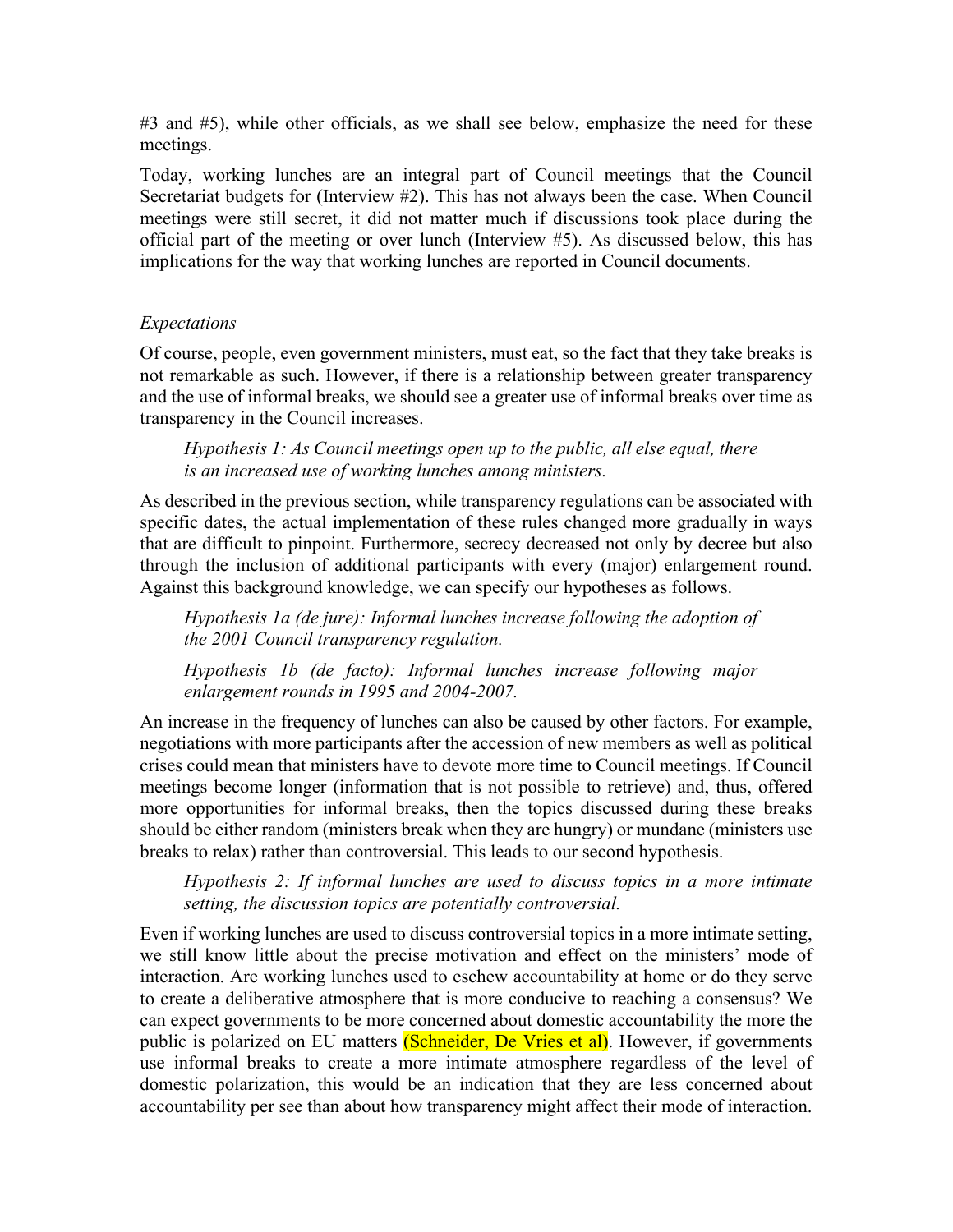*Hypotheses 3: The higher the level of domestic polarization, the more likely governments are to resort to the use of informal lunches.* 

The following section evaluates these three hypotheses using an original dataset of informal meal breaks during Council meetings from 1990 to 2018.

#### **Analysis**

The previous section derived three complementary hypotheses about the use and nature of working lunches during Council meetings. This section will now evaluate these hypotheses using a mix of quantitative and qualitative data. Before we proceed with the analysis, let us first have a look at the dataset.

### *Data*

The analysis is based on an original dataset of informal meal breaks from 1990 until 2018. These breaks are mentioned either in meeting agendas, minutes or press summaries (typically lunch breaks, but also breakfasts and dinners). Where available, the dataset also contains information about the Council formation and the lunch discussion topic.

The main challenge to the data collection exercise is the poor organization of the Council register. Many documents are not machine-readable so that simple searches for the term "lunch" in the Council's own search engine were not possible. I therefore collected data from the bottom up by compiling a list of all Council meetings between 1990 and 2018 and traced agendas, minutes, and press releases for each meeting. I requested all documents that were either restricted or missing from the secretariat. All documents were made machine-readable and searched for the terms "lunch," "breakfast," and "dinner." I only counted mentions of meal breaks that included a majority of Council members. Thus, meetings in the context of "structured dialogues" between the (team) presidency and youth organizations cannot be regarded as an alternative venue for Council negotiations, whereas a Eurogroup breakfast, although it excludes delegations that are not Eurozone members, could in principle serve this function and was counted as such.

I recorded a total of 2270 Council meetings (39 sessions on average per semester)<sup>8</sup> and 790 informal meal breaks between 1990 and 2018. At a maximum, ministers would break three times for breakfast, lunch, and dinner during a single Council meeting (which the ECOFIN Council did once in 2011). In most cases, the Council reported no meal or a lunch only.

| Number of sessions / semester |       |          | Meals |       |
|-------------------------------|-------|----------|-------|-------|
|                               |       |          |       |       |
| Mean                          | 39.14 | Mean     |       | 13.62 |
| Median                        | 38.5  | Median   |       | 14    |
| St. Dev.                      | 4.17  | St. Dev/ |       | 6.83  |
| Minimum                       | 30    | Minimum  |       |       |

<sup>8</sup> There are typically fewer meetings in the second semester due to the summer and Christmas breaks.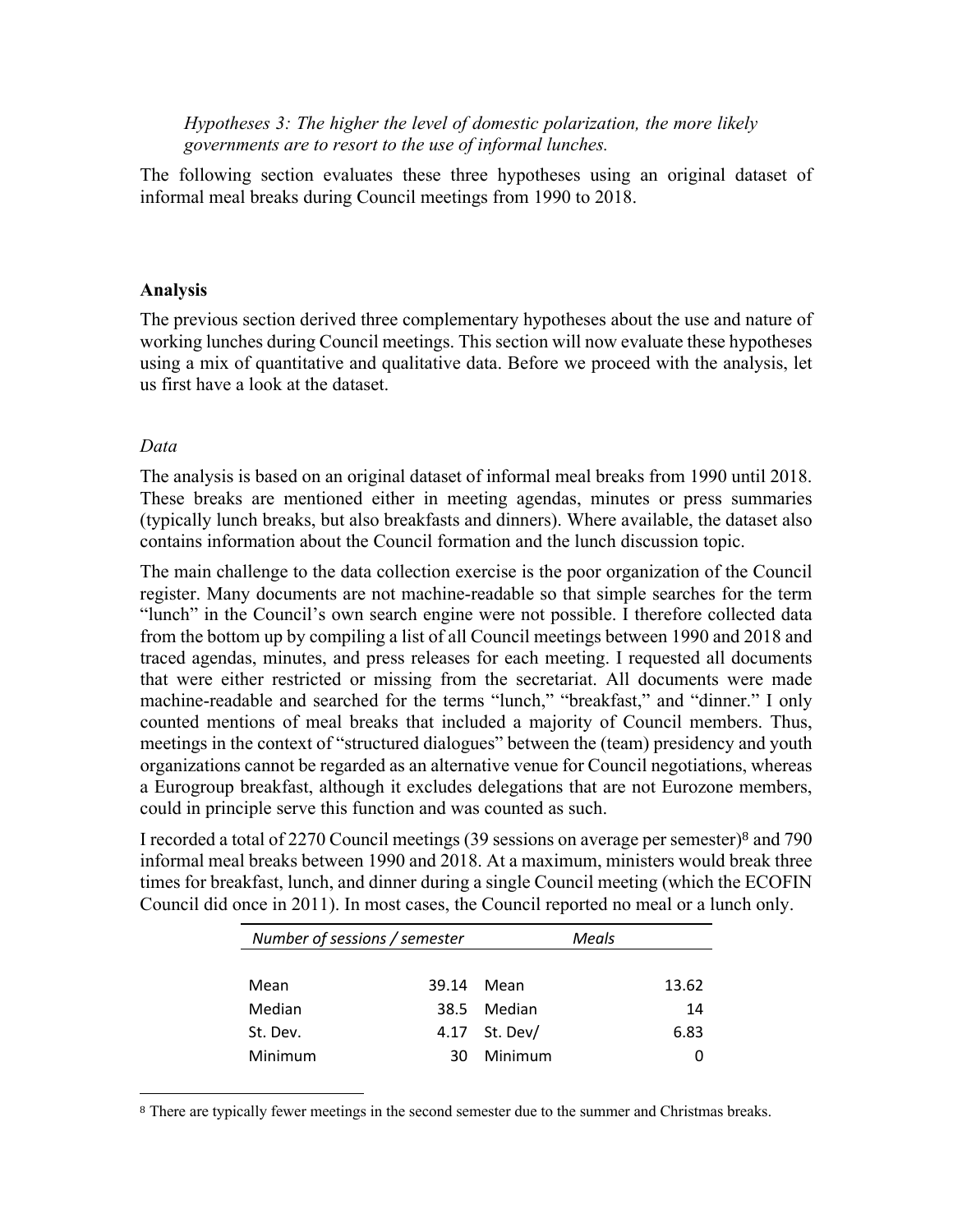| Maximum |          | 50 Maximum |     |
|---------|----------|------------|-----|
| Sum     | 2270 Sum |            | 790 |

It is likely that these data still miss several breaks. Indeed, the Europe Bulletins of *Agence Europe*, a news agency reporting behind the scenes of Council meetings, reports a few more working lunches in the 1990s than could be found in the various Council documents. Unfortunately, *Agence Europe* itself is not a reliable source itself in this respect.<sup>9</sup>

The dataset relies exclusively on official Council document, cognizant of the fact that it captures not the actual occurrence of a lunch but the fact that the Council Secretariat thought it necessary to report it. However, interviews with senior Council officials affirm that the practice of reporting lunches did not change over time. It is the Council Secretariat, in conjunction with the Presidency, that decides if and in what way the lunch discussions are reported in the press release. According to a senior Council official (Interview #4), there is agreement between presidencies and the Secretariat that discussions on Council matters should be mentioned in the press release in, at a minimum, one sentence. Thus, the Secretariat mentions lunches when they touch upon Council business and ignores to mention them if the discussions are considered insignificant (Interview #2). This can be the case in some Council formations that meet so frequently that the Presidency sometimes even struggles to find a topic that hasn't been discussed yet (Interview #4).

### *1) An increase in informal lunches*

In a first step, we evaluate the first hypothesis that expects that the increase in transparency in the Council is associated with a greater use of informal meal breaks. The following Graph 1 shows both the number of sessions from 1990 until 2018 as well as the percentage of sessions during which the Ministers broke for one or more meals. Two things are noteworthy about this graph. First, the number of Council meetings per semester is remarkably constant over time, averaging about 39 sessions per semester (with a standard deviation of 4.17 sessions). Second, the proportion of sessions with meal breaks increased substantially at three points in time, namely around 1995, 2000 and 2005. There is also a substantial drop in the number of meals around 2013.

<sup>9</sup> Its standard deviation of meals mentions between 1995 and 2018 is 18.96 compared with just 5.49 for meals reported in Council documents.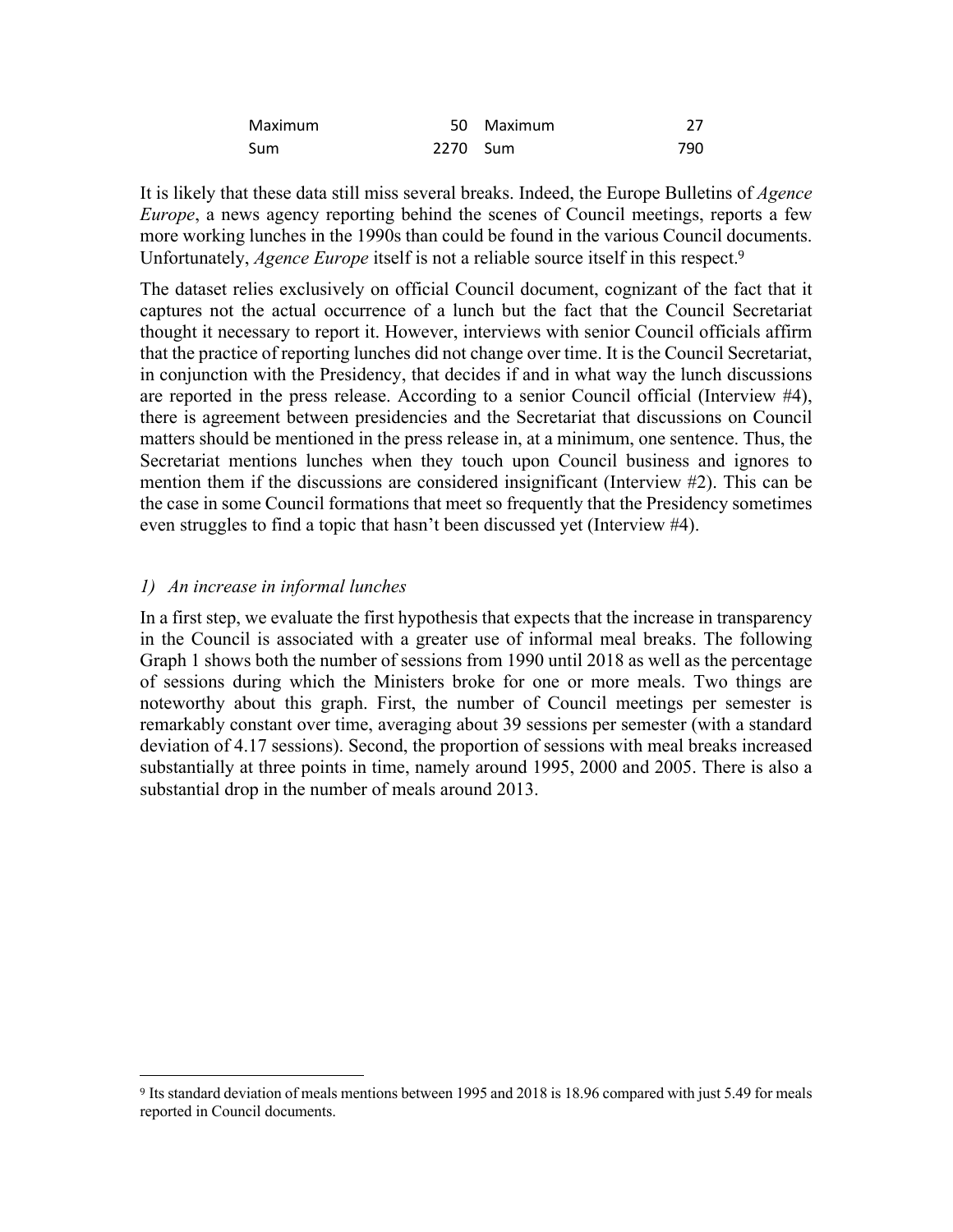

What explains this variation in the use of informal breaks during Council meetings? Hypothesis 1 suggests that the use of informal breaks is associated with an increased openness of Council meetings, both de jure following new transparency rules (Hypothesis 1a) and de facto following the inclusion of many more participants (Hypothesis 1b). Graph 1 seems to support both hypotheses as it indicates a greater use of informal breaks around the time of Northern enlargement (1995), Eastern enlargement (2004), and the 2001 transparency regulation.



Graph 2 breaks these data down into the different Council formations. We can see that the General Affairs and External Relations / Foreign Affairs Council (GAERC/FAC) accounts for most recorded meals, not least because it is busiest of all formations. There is an increase in meetings of the GAERC/FAC Council after 2001 that could be related to the terrorist attacks in the same year. We can also see that the Economic and Financial Affairs Council (ECOFIN) trails GAERC/FAC for most of the period under consideration and even surpasses it between 2007 and 2011, an increase that could be related to the Global Financial Crisis. Thus, some of the variation over time and across Council formations could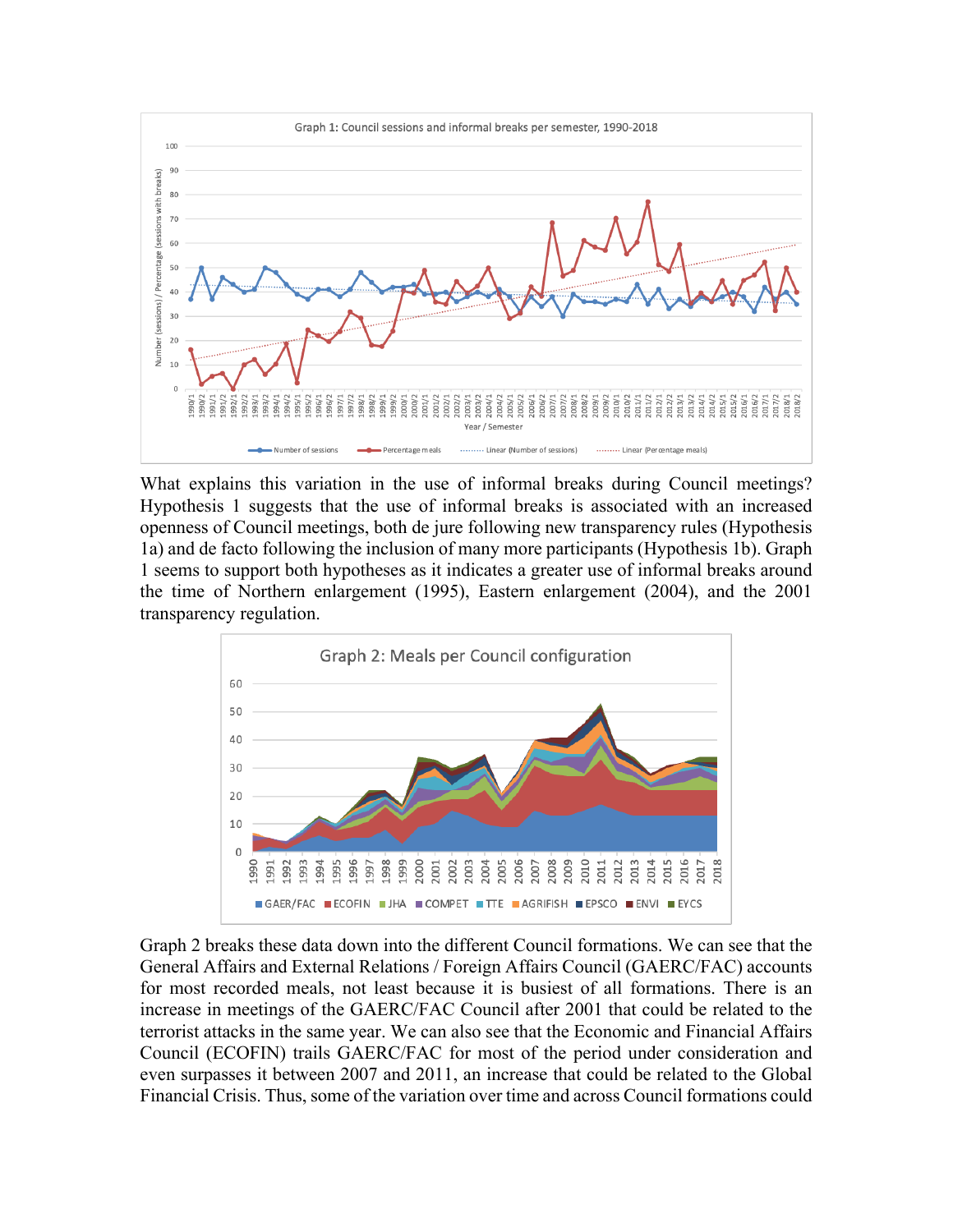be caused by policy-specific crises that require more attention and potentially lengthier meetings.

For a more systematic analysis of how other factors impact on the use of informal breaks during Council meetings, we employ multivariate regressions that include measures for the total number of Council meetings per semester. Since informal breaks could also become more frequent during busier times, we include the number of agenda items per meeting as a proxy for their total length. The style of Council presidencies could also affect the reporting of meals in Council documents. We therefore include dummy variables for individual Council Presidencies as well as for Northern, Western and Southern Council presidencies (there are few observations for Central and Eastern European presidencies).

Regression with number of meetings, number of participants, number of agenda items and presidencies.

These outcomes will not surprise close observers of the Council. The fact that there is a relationship between greater transparency and informal breaks in the Council is acknowledged by politicians and officials. For example, a Scrutiny Report by the House of Commons' Select European Scrutiny Committee (House of Commons, 2005) mentions Alexander Stubb, then a Finnish Member of the European Parliament, reporting that as a result of the decision made in Seville to increase the number of public meetings, "many of the main decisions are now taken over lunches." Margot Vestagher, on how she gained weight since 2001 due to increase in lunches.

The fact that lunch discussions increasingly served as a refuge for ministers to have frank discussions has another implication that our dataset does not contain, namely that lunches often go on for hours until there is some sort of agreement (Interviews #3, #5). For example, a report on the meeting of the Energy Council in 1997 mentions that the "Member States began their work with a long lunch during which they debated the entire afternoon in a "super-restricted" session (…)" (Agence Europe, 28 October 1997).

In sum,

# *2) Controversial topics*

If lunch breaks were just that – breaks from actual negotiations – then we would expect the discussion topics to be either random or mundane. However, if they are indeed used to continue discussions away from public gaze, then we would expect topics to be potentially controversial. I therefore sought to identify the topics discussed at the Council's informal meal breaks. Typically, the Council press release offers between a sentence or up to a paragraph of the nature of the discussions when the discussion is deemed relevant. From this, I created keywords for the GAERC/FAC and ECOFIN Council meetings that I fed into a wordcloud generator. The result is an image of words, the size of which are proportionate to their frequency.

# **Graph 3: Wordcloud of lunch discussion topics**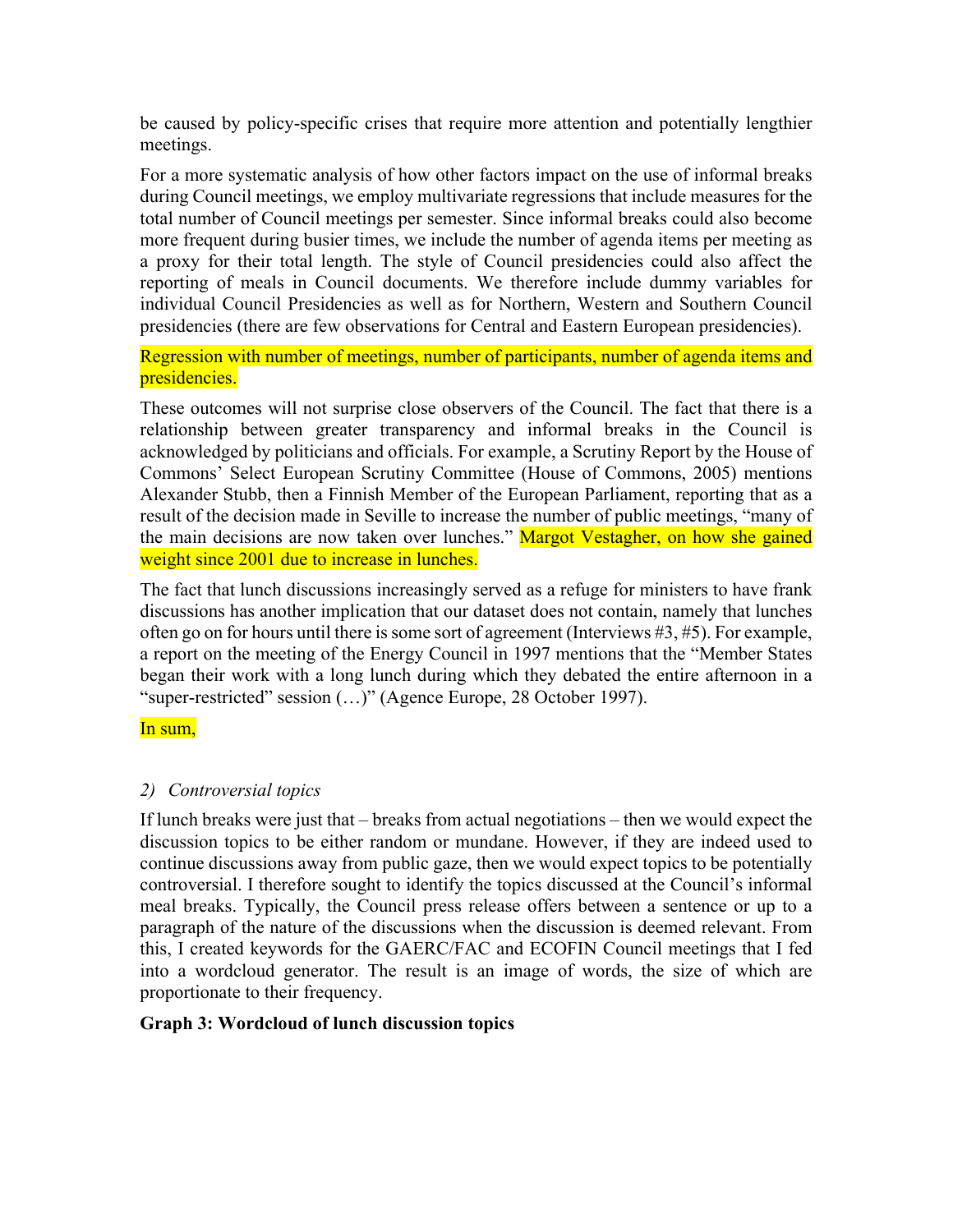

The wordcloud shows quite clearly that the topics discussed are neither random nor mundane. Foreign ministers use their breaks predominantly to discuss highly controversial issues, e.g., the Israel-Palestine conflict and the Middle East more broadly. Finance ministers are more reluctant to share the topic of their discussion, which are often briefly summarized as a discussion on the "economic situation." Still, this broad descriptor is closely followed by more controversial topics, namely trade, the International Monetary Fund and taxation.

Interview partners in the Council confirm that lunch discussions may revolve around controversial topics and even legislative matters, despite the fact that this goes against the spirit of the treaties and the Council's rules of procedure (Interview #1, #3, #5). Novak (2013, p. 8) reports the example of meeting of the Agriculture Council in 2013 on the reform of the Common Agricultural Policy. "The presidency interrupted the session for a lunch break. After the break, it reopened the public session and stated that the ministers had reached a compromise through informal exchanges. The presidency summed up the compromise without indicating which delegations received concessions and which delegations gave up some demands."

Informal meal breaks also play an important role in the European Council, the forum of the heads of state and government. According to the treaties, the heads of state and government, in contrast to ministers, have an exclusively executive role and, according to Article 15 of the Treaty of Lisbon, "shall not exercise legislative functions." However, since many heads of state and government have the authority to issue guidelines for their ministers, it can be the case that the European Council resolves controversial issue at the highest political levels when their ministers have reached a dead end (Kleine, 2013, p. 67). Ironically, because this behavior is in conflict with the treaty, the heads of state and government often resort to informal lunch or dinner breaks to ensure that legislative discussions are not part of the official meeting. One recent example is the meeting of the European Council in Porto in May 2020 that resolved the stalemate over the reform of the Common Agricultural Policy. The Portuguese Presidency scheduled dinner discussions that according to the agenda were "an exchange of views on other issues of international concern." According to a close observer, the discussions were also used to resolve some outstanding conflicts, which then advanced negotiations in the subsequent meeting of the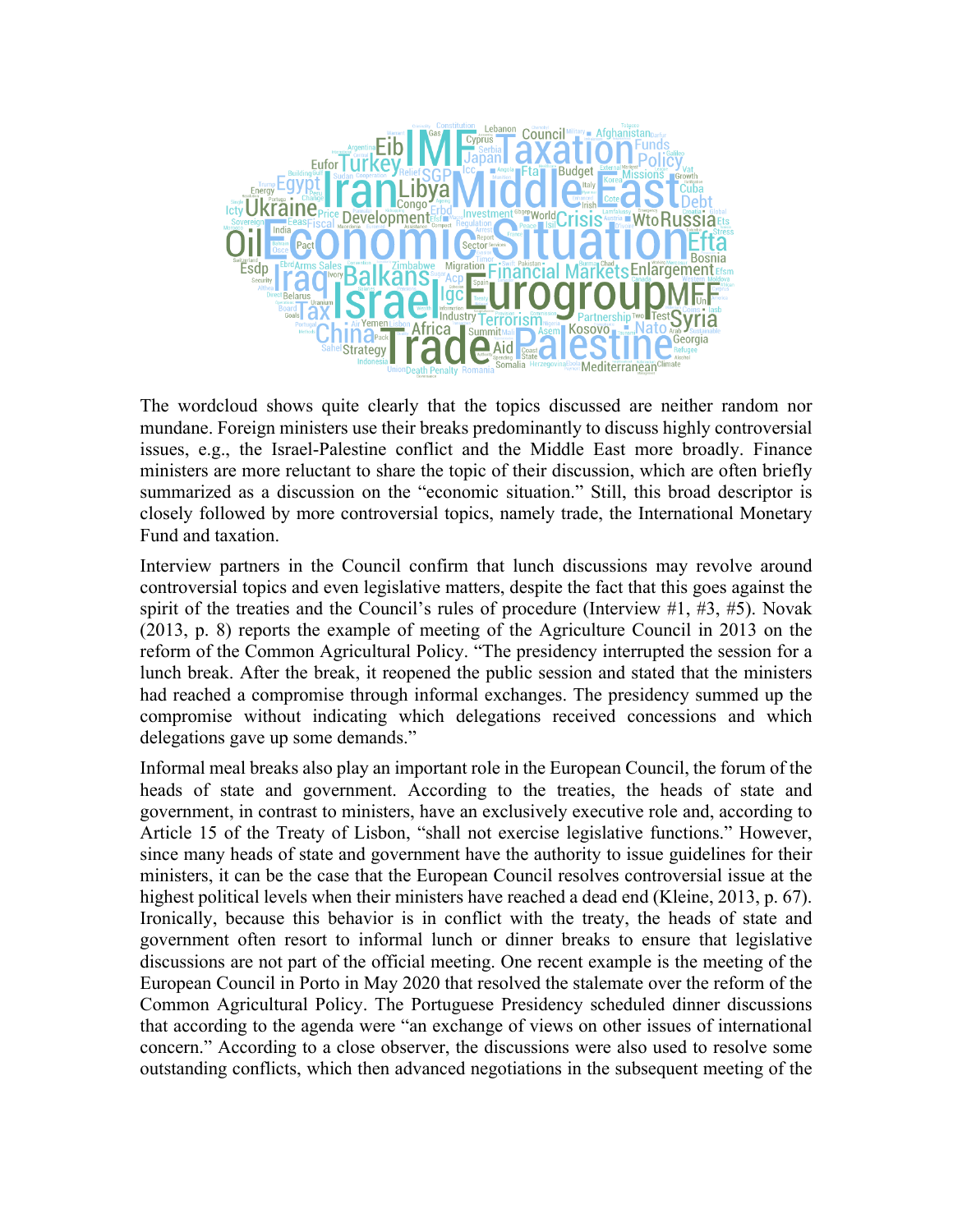Agriculture Council and ongoing negotiations with the European Parliament (Interview #3).

In sum.

## *3) Domestic polarization*

There is substantial evidence that ministers use informal meal breaks to avoid public scrutiny of their discussions. This practice became more common as Council meetings became more crowded, more transparent and, thus, potentially subject to public scrutiny. Still, we know little about the function of discussions in more intimate settings. In one view, open and secret meetings are substitutes and ministers opt for the secret alternative out of the sinister motive of avoiding accountability. In another view, open and secret meetings complement each other, and ministers seek the more intimate settings that permit frank deliberations necessary to reach outcomes.

Here: regression with domestic polarization data.

Anecdote about the creation of Eurogroup breakfasts (Interview 4)

## **Conclusion**

Although there is wide consensus among scholars about the desirability of transparency, there are also some skeptical voices that doubt the effectiveness of formal transparency regulations.

If informal lunches play such an important role in intergovernmental negotiations, what happens to these negotiations when lunches no longer take place? This is what happened during the 2020/21 Covid pandemic. When European countries went into lockdown, ministers stopped meeting in person and held informal meeting through videoconferences instead. As these were not official meetings, decisions were taken by written procedure. Without the possibility of in-person meetings, negotiations threatened to become more arduous and controversies more difficult to resolve. In this situations, ministers shifted more responsibility on their ambassadors, who continued to meet in person in the Committee of Permanent Representatives (Barigazzi, 2021).

What are the normative implications of the evasion of transparency during informal breaks? At first glance, full transparency in intergovernmental negotiations seems a chimera. Just like ministers moved their discussions to the lunch table as official meetings were opened up to the public, it appears likely that these discussions would shift once again to more obscure venue once lunch discussions are made public. This seemingly unavoidable shift of discussions to other venues arguably goes against the spirit of the EU's transparency regulations, especially when the discussions are of legislative nature.

However, this study also indicates that the reason behind the search for intimacy is not necessarily to be found in the evasion of accountability. First, there is only a low association of informal meal breaks with domestic conflict. Second, our interview partners all point out that when greater transparency changed the character of official Council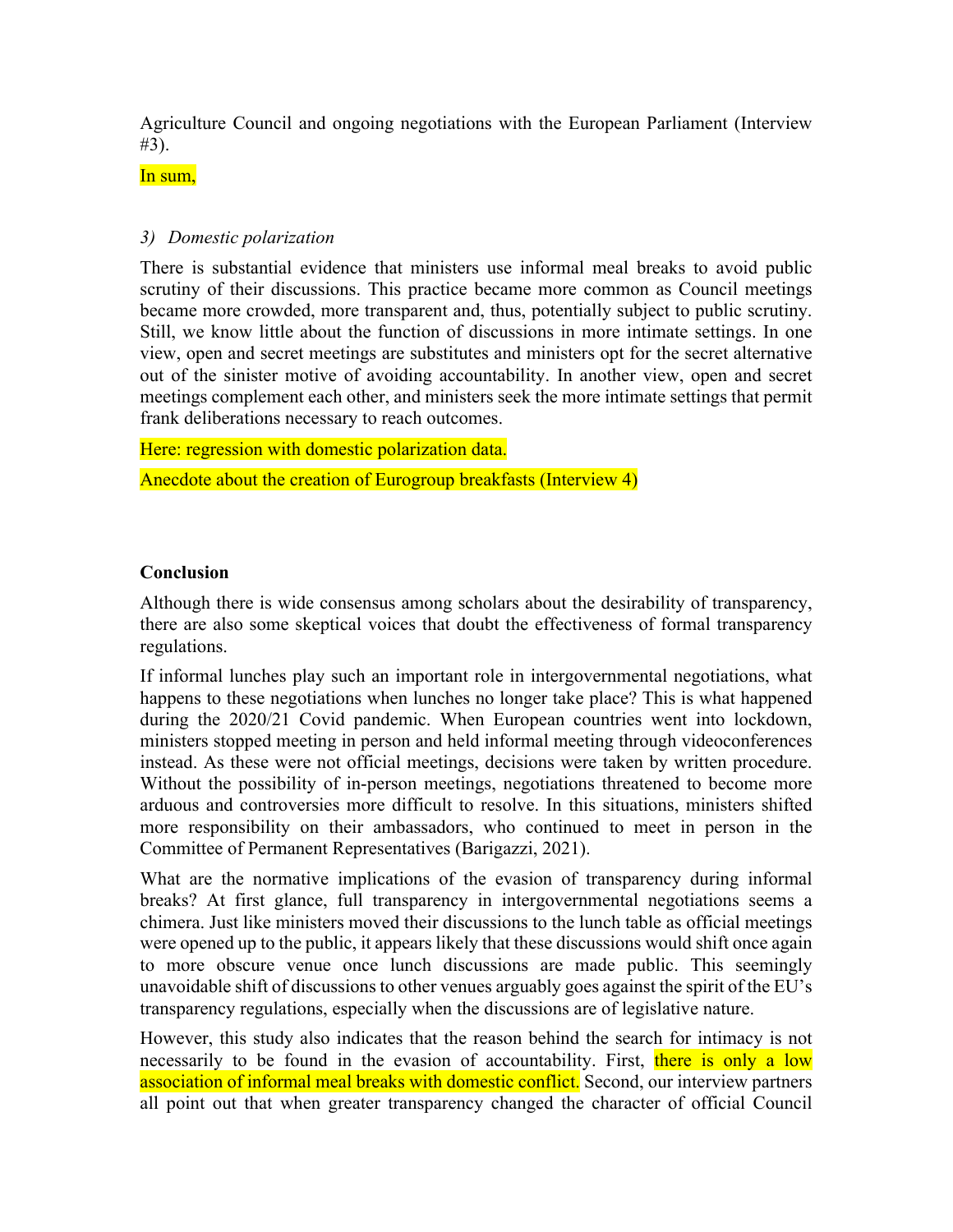meetings and stifled its deliberative atmosphere, informal lunches and other informal negotiations provided an intimate space that guaranteed that the Council remained operative and able to find consensual outcomes.

Is transparency a chimera and is there then an inevitable tradeoff between transparency and deliberation in intergovernmental negotiations? This would be the logical conclusion if we approached intergovernmental negotiation forums as legislative assemblies that ought to take care of adversarial debates and votes. However, if we approached intergovernmental negotiations as having another dimension, namely the committee-style preparation of policy proposals, then the question is less about the level of transparency than about the type that is appropriate at each stage in the negotiation. Rather than demanding a full transcript of meetings, citizens would be asking for the justification of the policy proposals ministers would later debate and vote upon, for them to scrutinize at home.

### **References**

#### *Interviews*

- #1 Interview with a senior Council official, 6 August 2021.
- #2 Interview with a senior Council official, 24 August 2021.
- #3 Interview with a senior Council official, 25 August 2021.
- #4 Interview with a senior Council official, 30 August 2021.
- #5 Interview with a senior Council official, 22 September 2021.

#### *Literature*

- Adsera, A., Boix, C., Payne, M., 2003. Are you being served? Political accountability and quality of government. The Journal of Law, Economics, and Organization 19, 445–490.
- Barigazzi, J., 2021. How ambassadors took over the EU. Politico.
- Bauer, M., 2004. Transparency in the Council, in: Westlake, M., Galloway, D. (Eds.), The Council of the European Union. John Harper Publishers, London, pp. 367– 388.
- Berliner, D., Erlich, A., 2015. Competing for transparency: political competition and institutional reform in Mexican states. American Political Science Review 109, 110–128.
- Besley, T., Burgess, R., 2002. The political economy of government responsiveness: Theory and evidence from India. The quarterly journal of economics 117, 1415– 1451.
- Bickerton, C.J., Hodson, D., Puetter, U., 2015. The new intergovernmentalism: states and supranational actors in the post-Maastricht era. Oxford University Press, USA.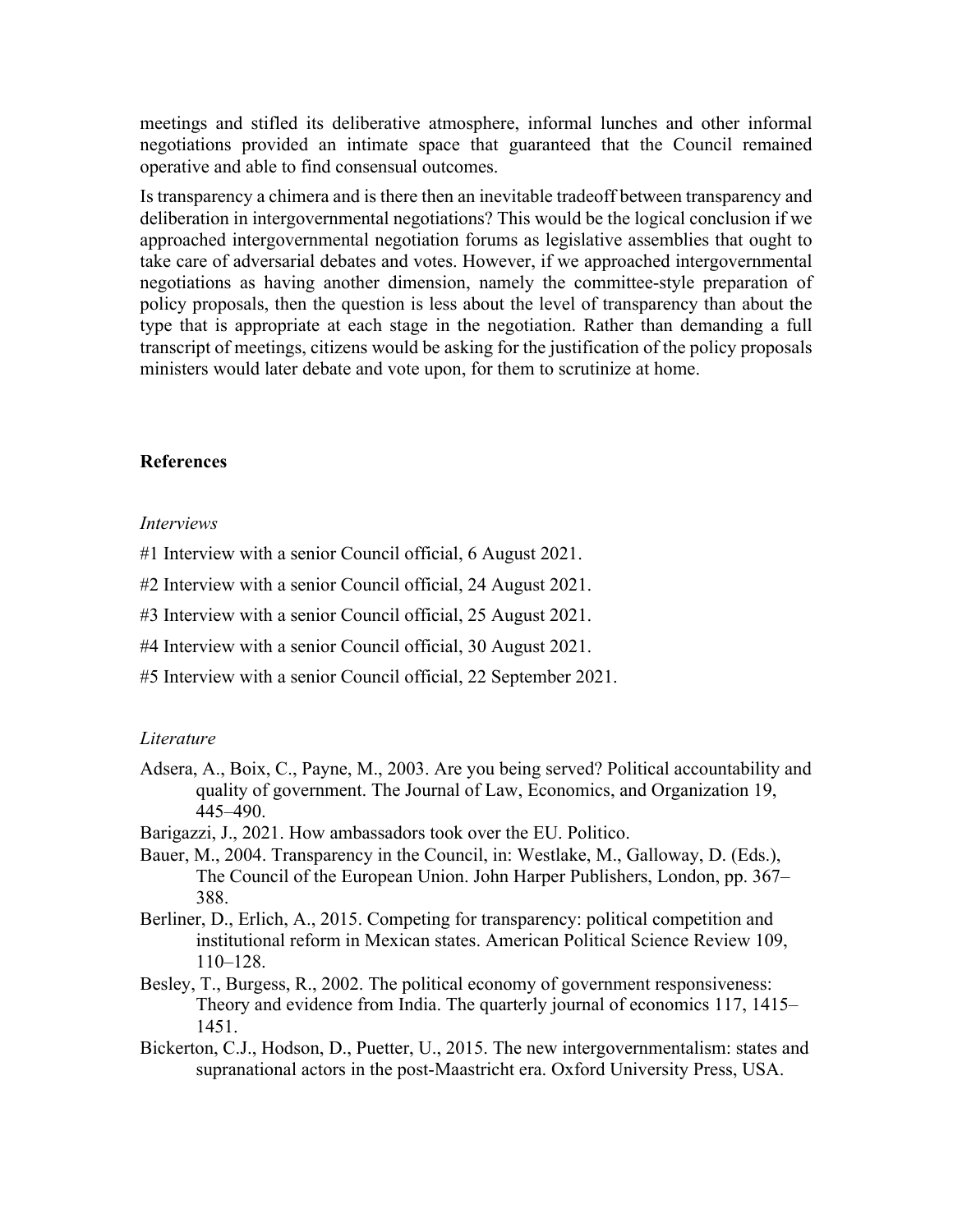- Bovens, M., Goodin, R.E., Schillemans, T., Meijer, A., 2014. Transparency. Oxford University Press.
- Chambers, S., 2004. Behind closed doors: Publicity, secrecy, and the quality of deliberation. Journal of Political Philosophy 12, 389–410.
- Checkel, J.T., 2003. "Going Native" in Europe? Theorizing Social Interaction in European Institutions. Comparative Political Studies 36, 209–231.
- Council of the EU, 1993. Code of Conduct concerning public access to Council and Commission documents (93/730/EC).
- Cross, James P., 2013. The seen and the unseen in legislative politics: explaining censorship in the Council of Ministers of the European Union. Journal of European Public Policy 21, 268–285. https://doi.org/10.1080/13501763.2013.830354
- Cross, James P, 2013. Transparency in the Council of the European Union has increased over the last decade, but only for the least controversial negotiations. LSE European Politics and Policy (EUROPP) Blog.
- de Fine Licht, J., 2014. Transparency actually: how transparency affects public perceptions of political decision-making. European Political Science Review 6, 309–330. https://doi.org/10.1017/S1755773913000131
- Downs, A., 1957. An economic theory of democracy. New York : Harper & Row, New York.
- Elster, J., 1998. Deliberative Democracy. Cambridge UP, Cambridge.
- European Court of First Instance, 1995. John Carvel and Guardian Newspaper Ltd vs Council of the European Union, Case T-194/94.
- Florini, A., 2007. The right to know: transparency for an open world. Columbia University Press.
- Follesdal, A., Hix, S., 2006. Why There is a Democratic Deficit in the EU: A Response to Majone and Moravcsik. Journal of Common Market Studies 44, 533–562.
- Habermas, J., 1992. Faktizität und Geltung. Beiträge zur Diskurstheorie des Rechts und des demokratischen Rechtsstaats. Suhrkamp, Frankfurt/M.
- Heisenberg, D., 2005. The institution of "consensus" in the European Union: Formal versus informal decision-making in the Council. European Journal of Political Research 44, 65–90.
- Hillebrandt, M., Novak, S., 2016. 'Integration without transparency'? Reliance on the space to think in the European Council and Council. Journal of European Integration 38, 527–540.
- Hillebrandt, M.Z., Curtin, D., Meijer, A., 2014. Transparency in the EU C ouncil of M inisters: An Institutional Analysis. European Law Journal 20, 1–20.
- Hollyer, J.R., Rosendorff, B.P., Vreeland, J.R., 2014. Measuring transparency. Political analysis 22, 413–434.
- Hollyer, J.R., Rosendorff, B.P., Vreeland, J.R., 2011. Democracy and transparency. The Journal of Politics 73, 1191–1205.
- House of Commons, 2005. European Scrutiny Fourteenth Report. 23 March 2005.
- Kleine, M., 2018. Informal governance and legitimacy in EU politics. Journal of European Integration 40, 873–888.
- Kleine, M., 2013. Informal Governance in the European Union. How Governments Make International Organizations Work. Cornell University Press, Ithaca, NY.